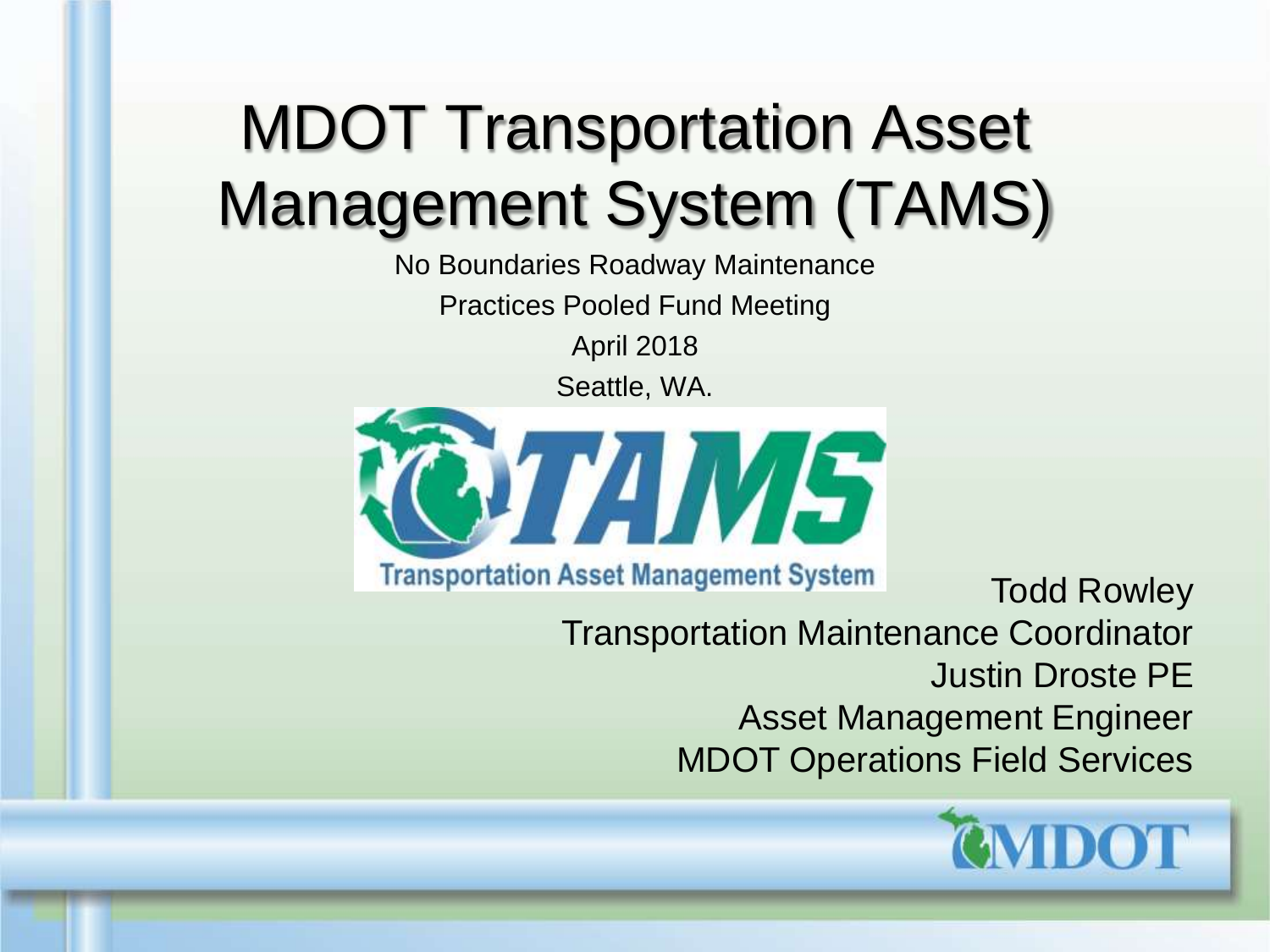

• Awarded Contract to Data Transfer Solutions, LLC July 13, 2015 (DTMB: 071B5500115)



- Contract is for 7 years with options for 5 additional years.
- Key Components:
	- Road Network Management (linear referencing)
	- Asset Inventory Management
	- Maintenance Management
	- **Future Integration Capability**

## **Contract Overview**

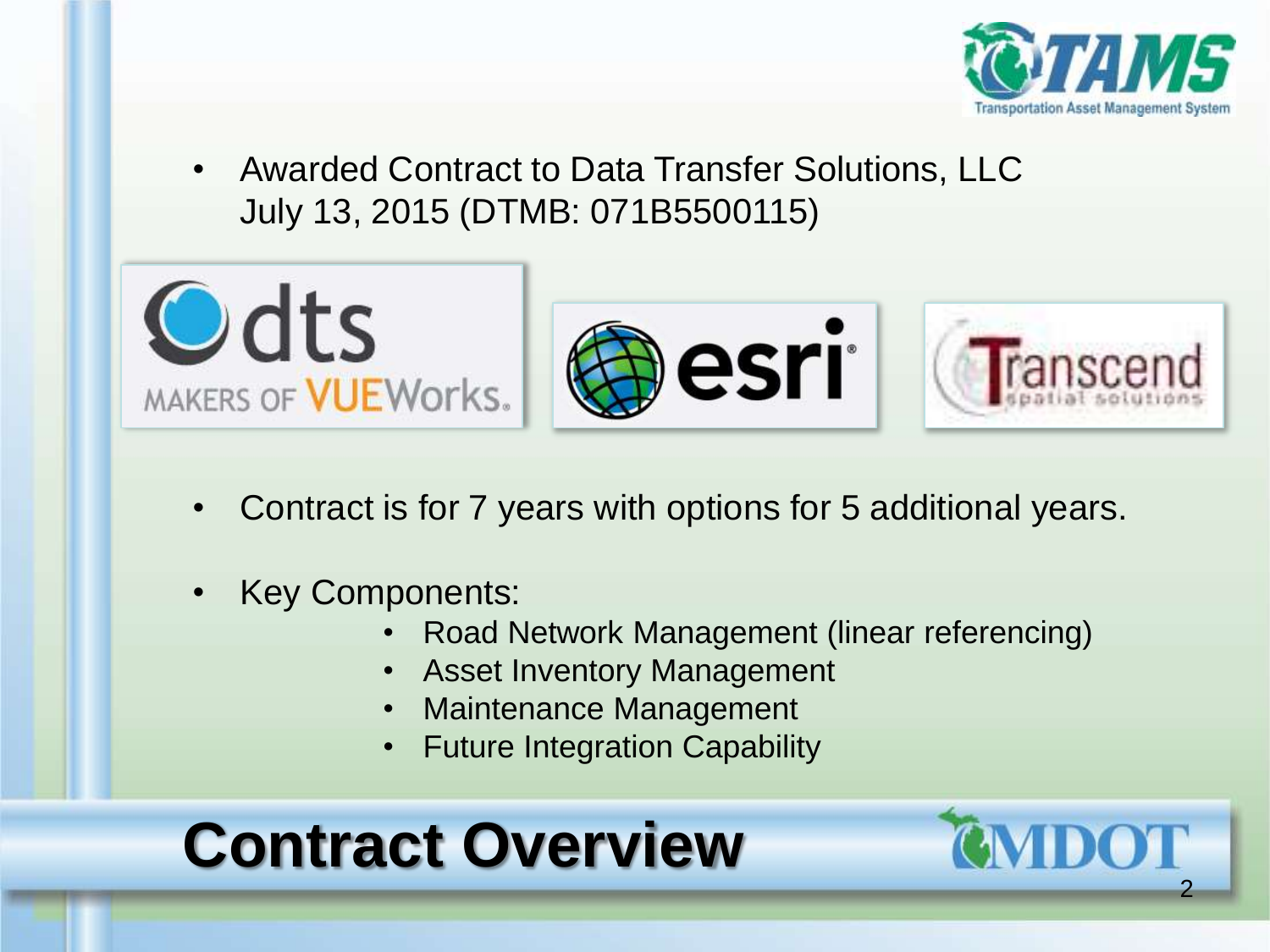

• **Project Managemen**t: Department Technology Management and Budget (DTMB) *(Michigan IT agency)*

#### • **Business Owners:**

- Bureau of Field Services
- Bureau of Development
- **Bureau of Transportation Planning**

#### • **End Users**

- Central Office *(statewide)*
- Regions/TSCs *(Maintenance, Design, Construction)*
- **MDOT Garages**
- Contract Agencies & private contractors

## **Project Execution**

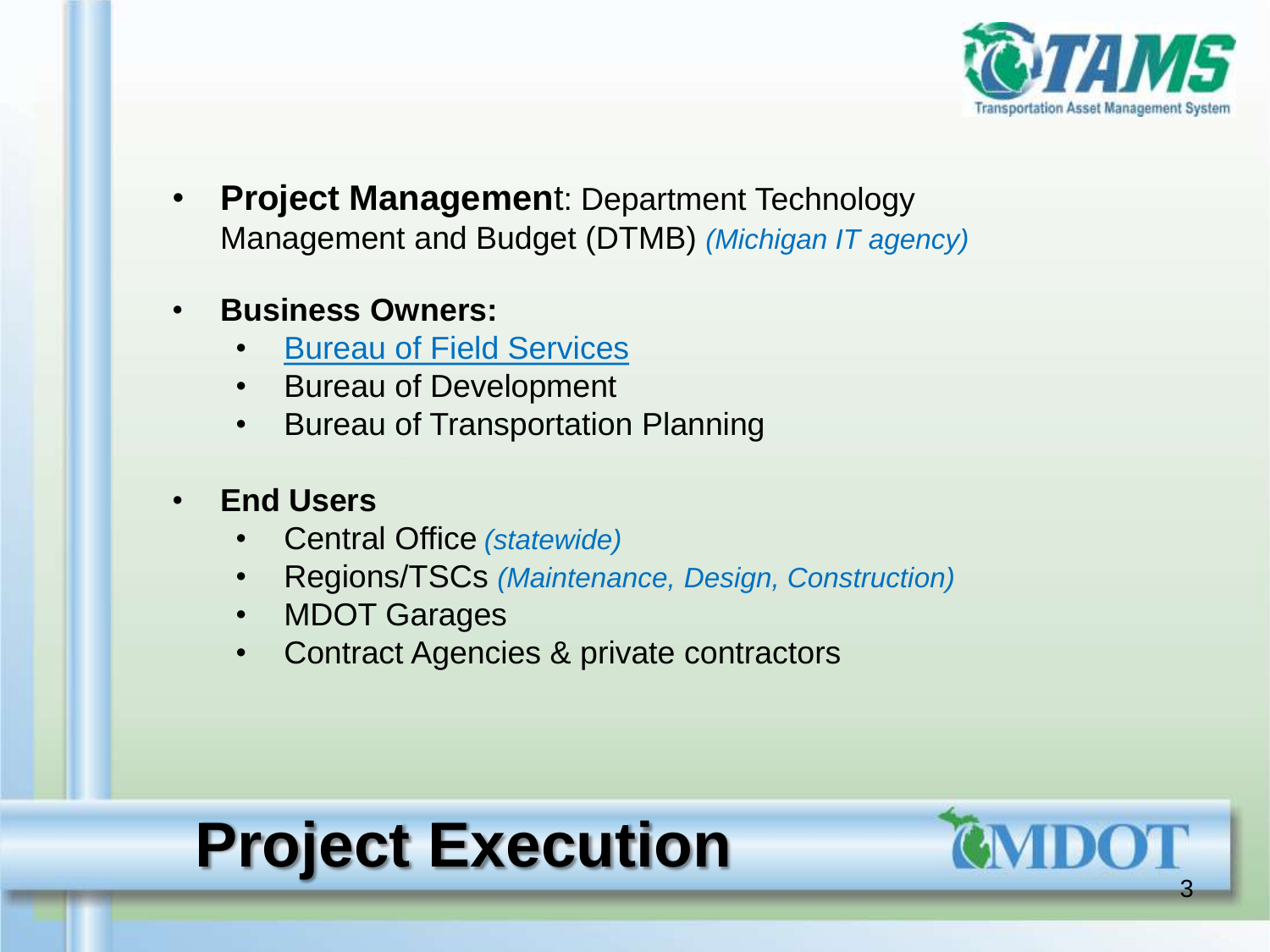

# MDOT defines TAMS:

*Vendor tools, spatial info and business intelligence, with integrations to other MDOT systems.*

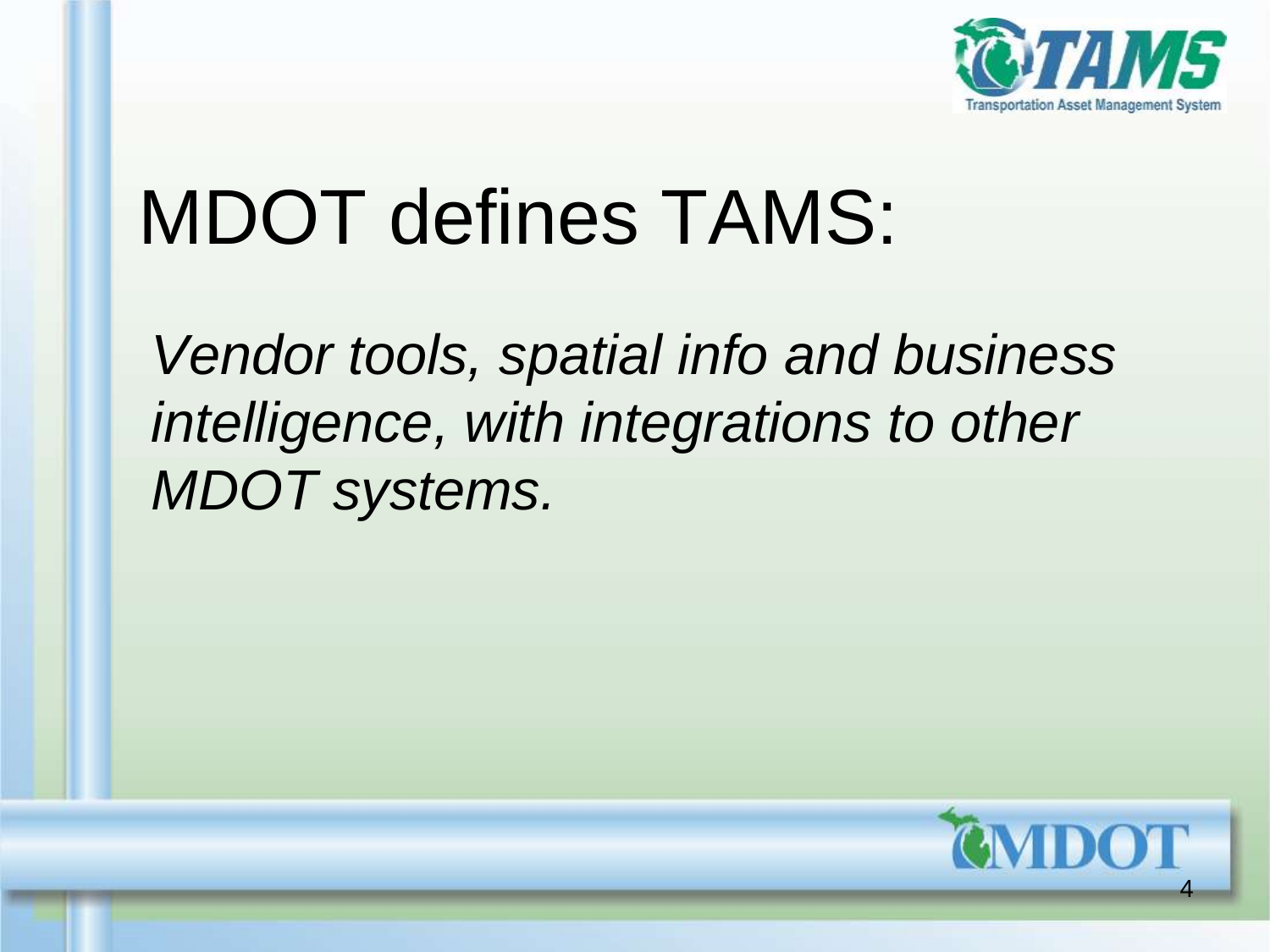# MDOT Transportation Asset TOTAMS Management System (TAMS)

#### Initial goals?

#### 2015

- Electronic work order system
- Asset Management Data
- Bringing it all together with new and current data and software



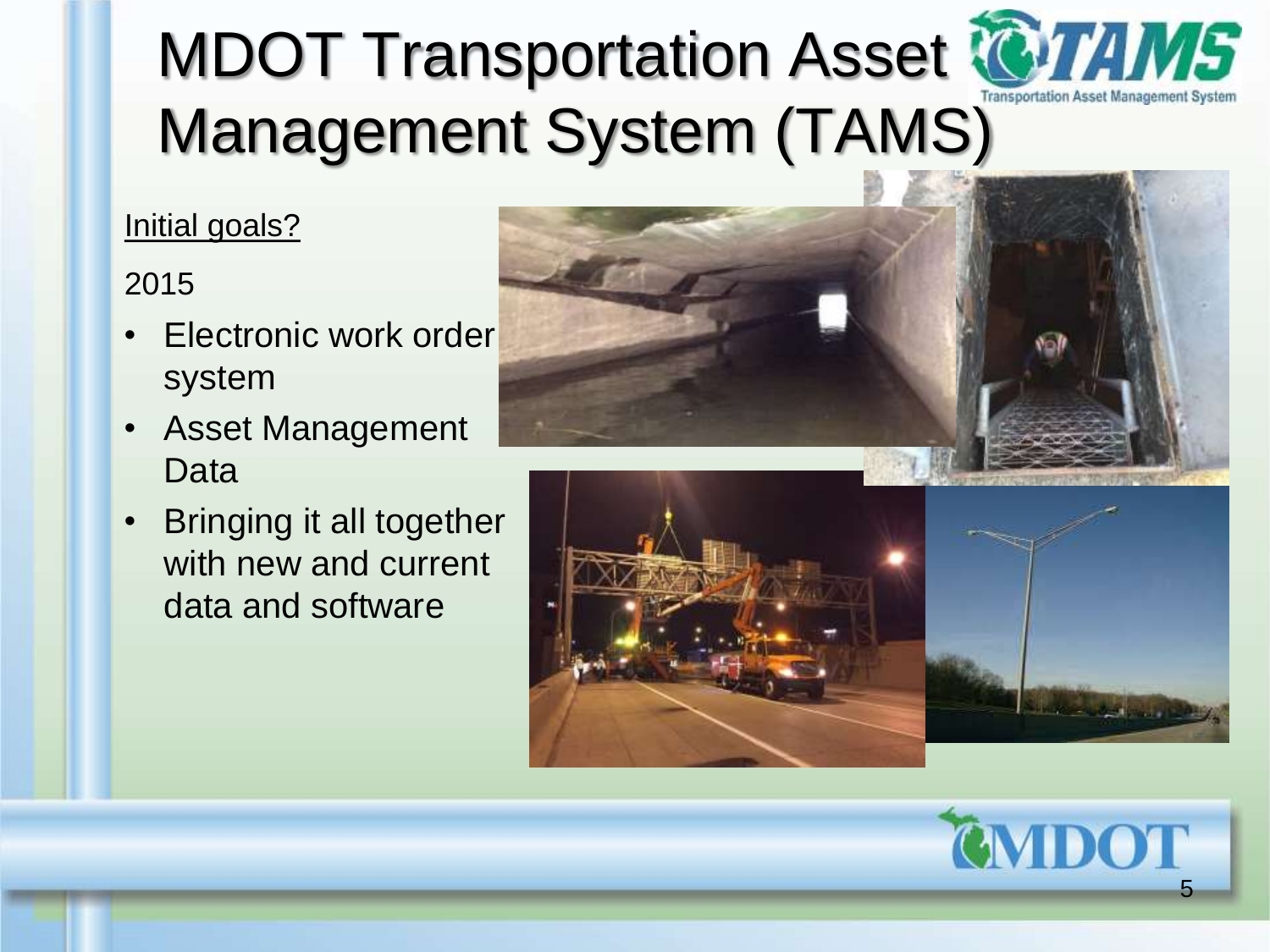**Transportation Asset Management System (TAMS)** Implementation Plan for Maintenance **SUPERIOR Management System**

**Phase 1: Pilot Direct Force** Phase 2: All Direct Force-By end of year Still in test environment Phase 3: Pilot Local Agency  $\left[ \begin{array}{c} \end{array} \right]$ Phase 4: All Local Agency

**Maintenance** 



6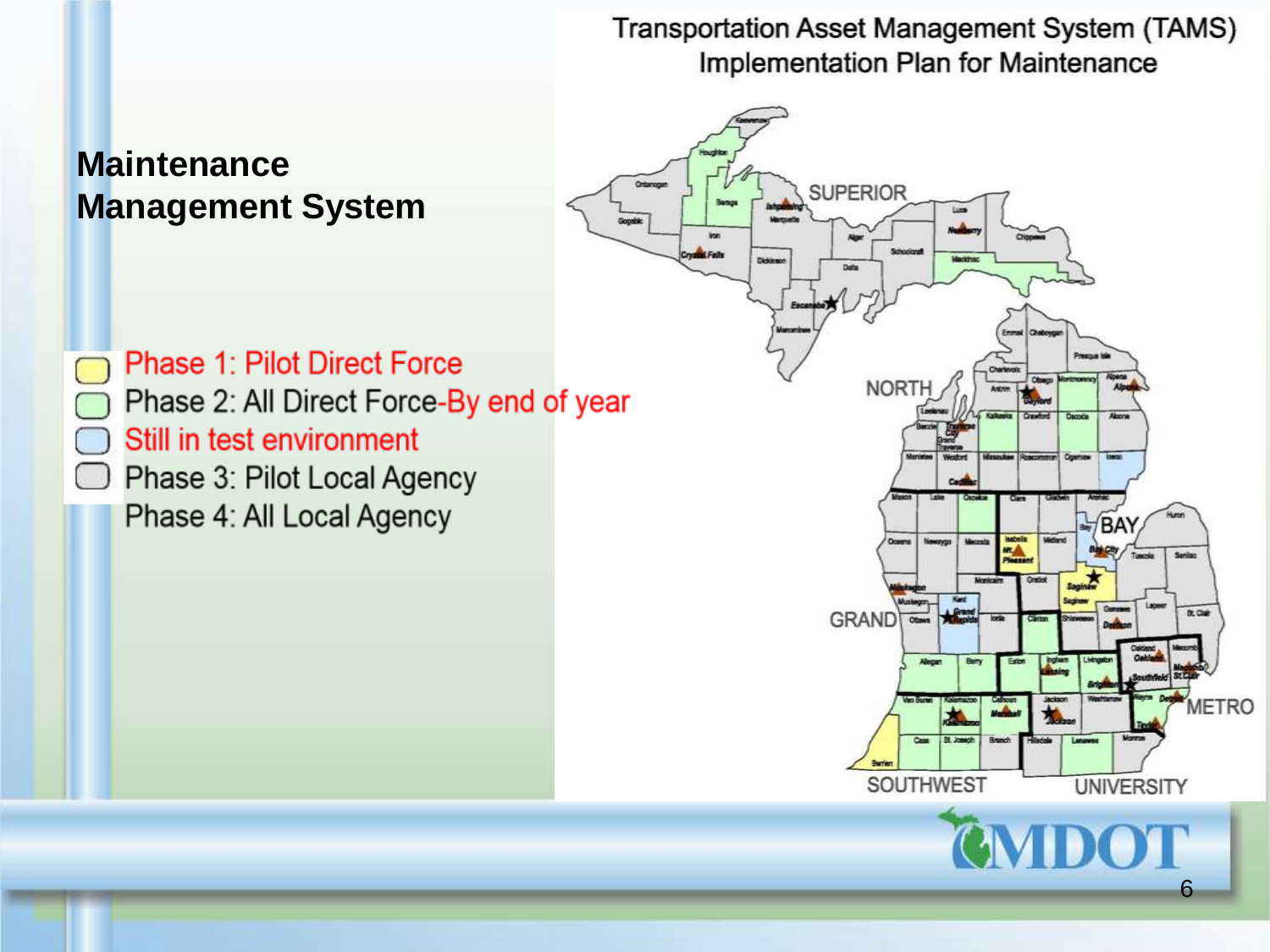

- **Maintenance Management System (MMS)**
- **4 asset categories**
	- **Road asset inventory**
	- **Pump stations**
	- **Culverts**
	- **Signs**



## **Phase 1 Priorities**



7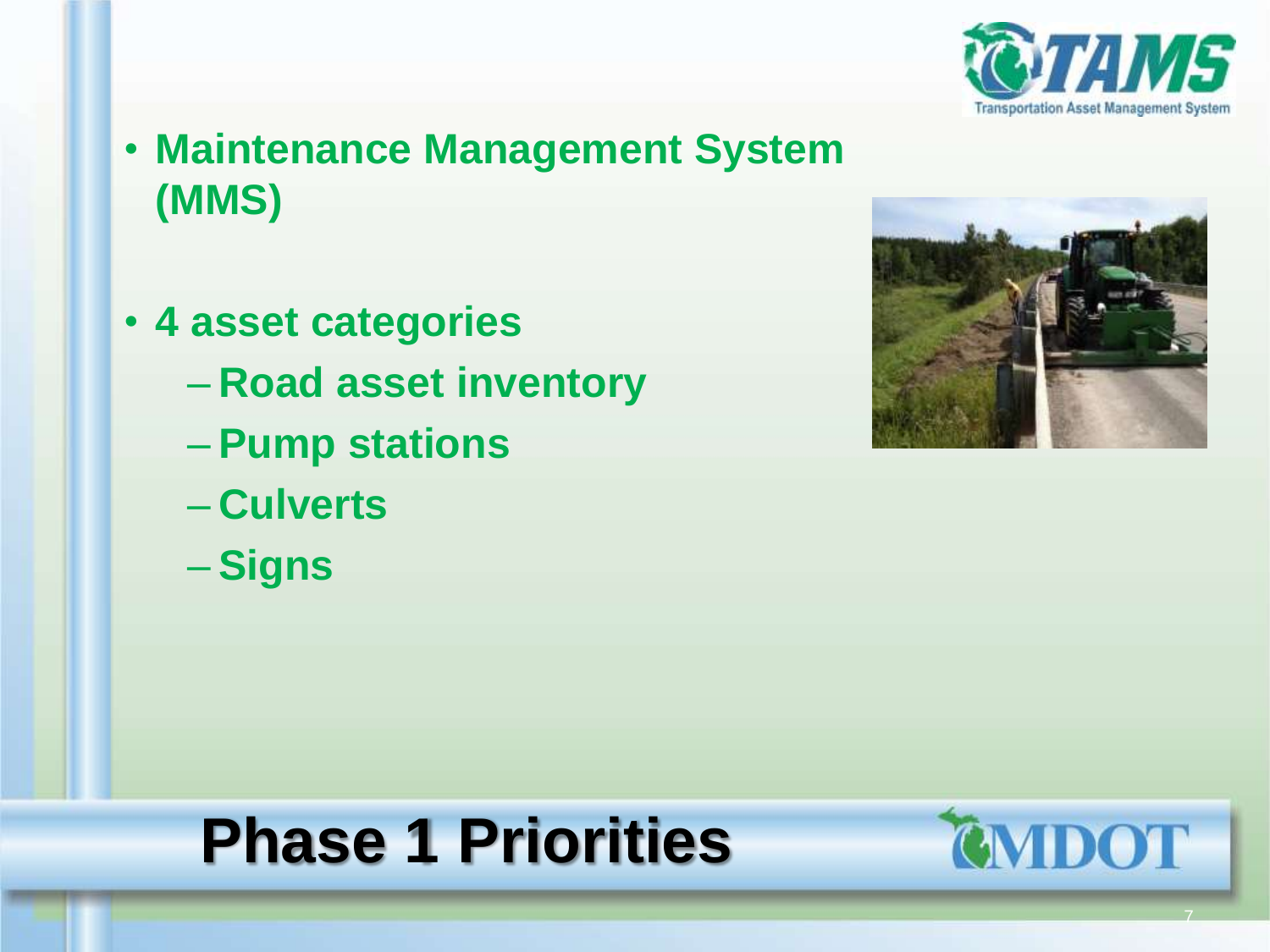

- **Vueworks and Mobilevue**
- Service Request & Work Order Functions
	- Plan/track/report activities
		- Locations
		- Costs
		- Quantities
- Supervisors can schedule work and resources
- Reporting capability
	- Service Request Portal-Mobile Phone reporting (MDOT staff)
	- From desktop



### **Maintenance Management System (MMS)**

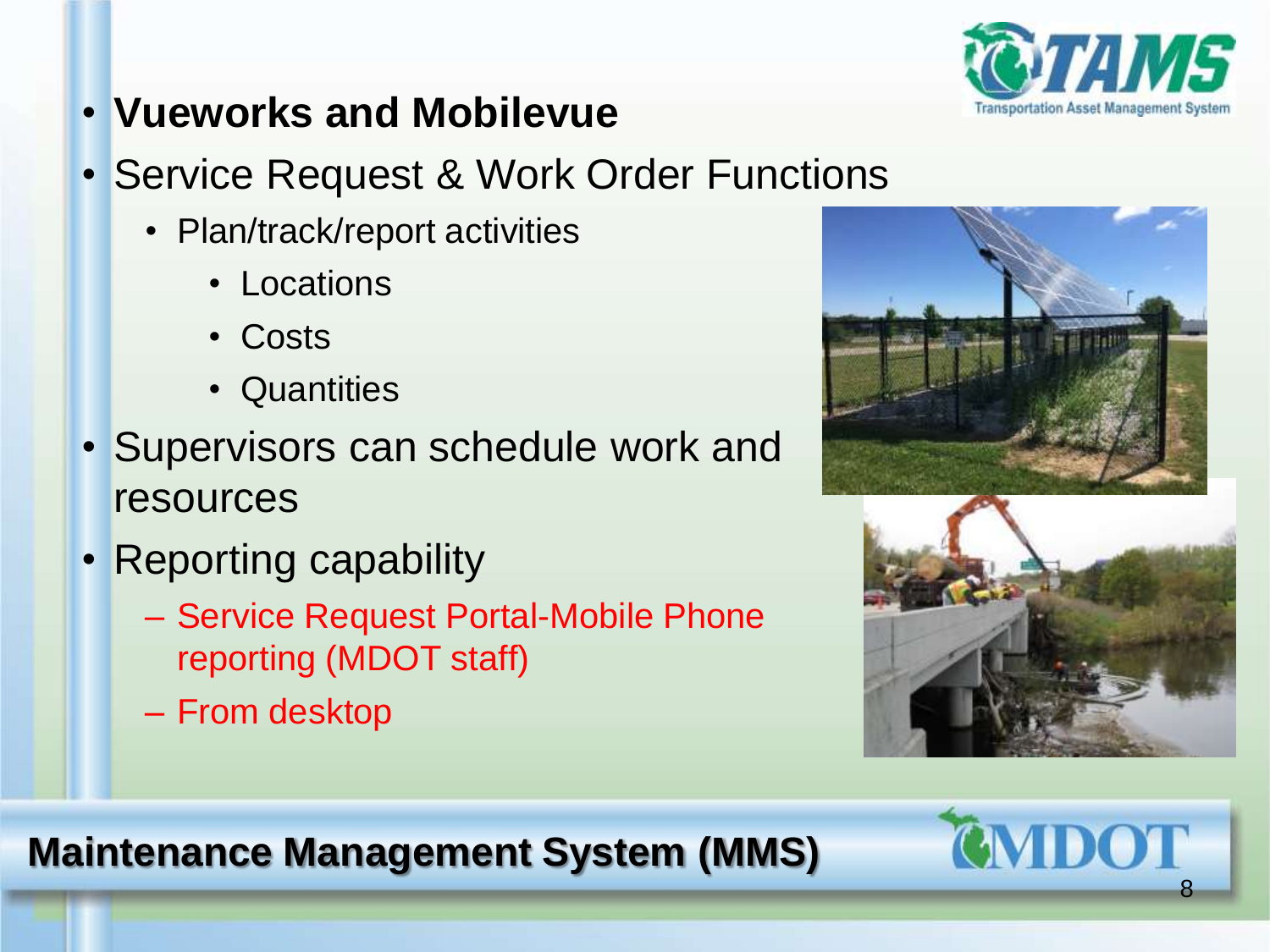#### **Work order:**

- Note location actual activity and resources used
- Activities are based on our existing maintenance work guides-connected
- Assign employees, equipment and material resourcestrack cost
- **Create reports**



9

#### **Maintenance Management System (MMS)**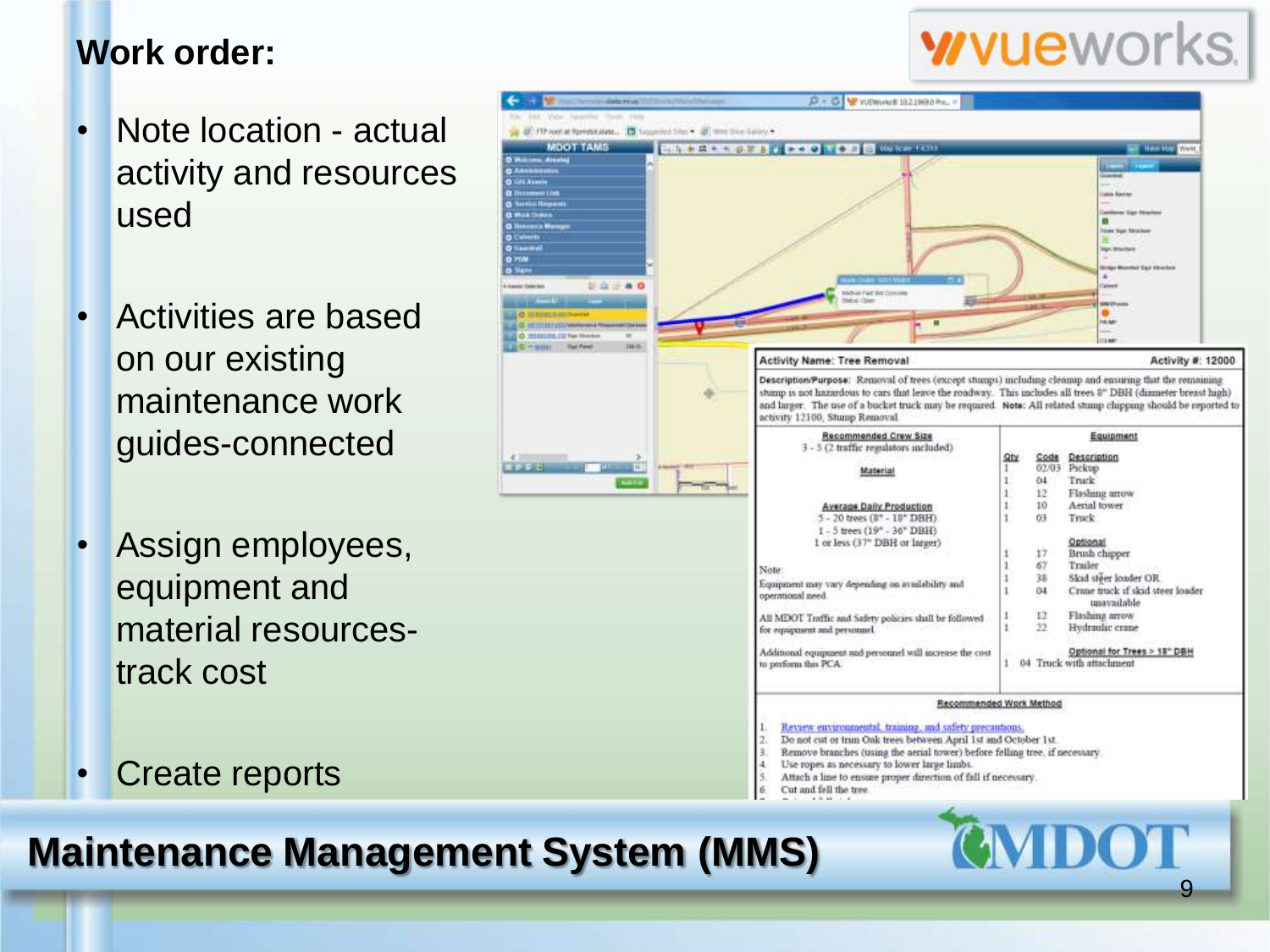

### **Vendor Tools**

- Vueworks
- Mobilevue
- Service Request Portal
- Road Analyzer
- ESRI Roads and Highways tools
- Transcend **Productivity** tools

### **Initial Priority**

- Culverts (1 -10')
	- $\frac{1}{2}$  state inventoried '18
- Guardrail
- Cable Barrier
- *Pump Stations*
- *Signs (5 classes)*
- Road Asset inventory (8 classes)
- Bridges

• ……….

## **Current Project Components:**

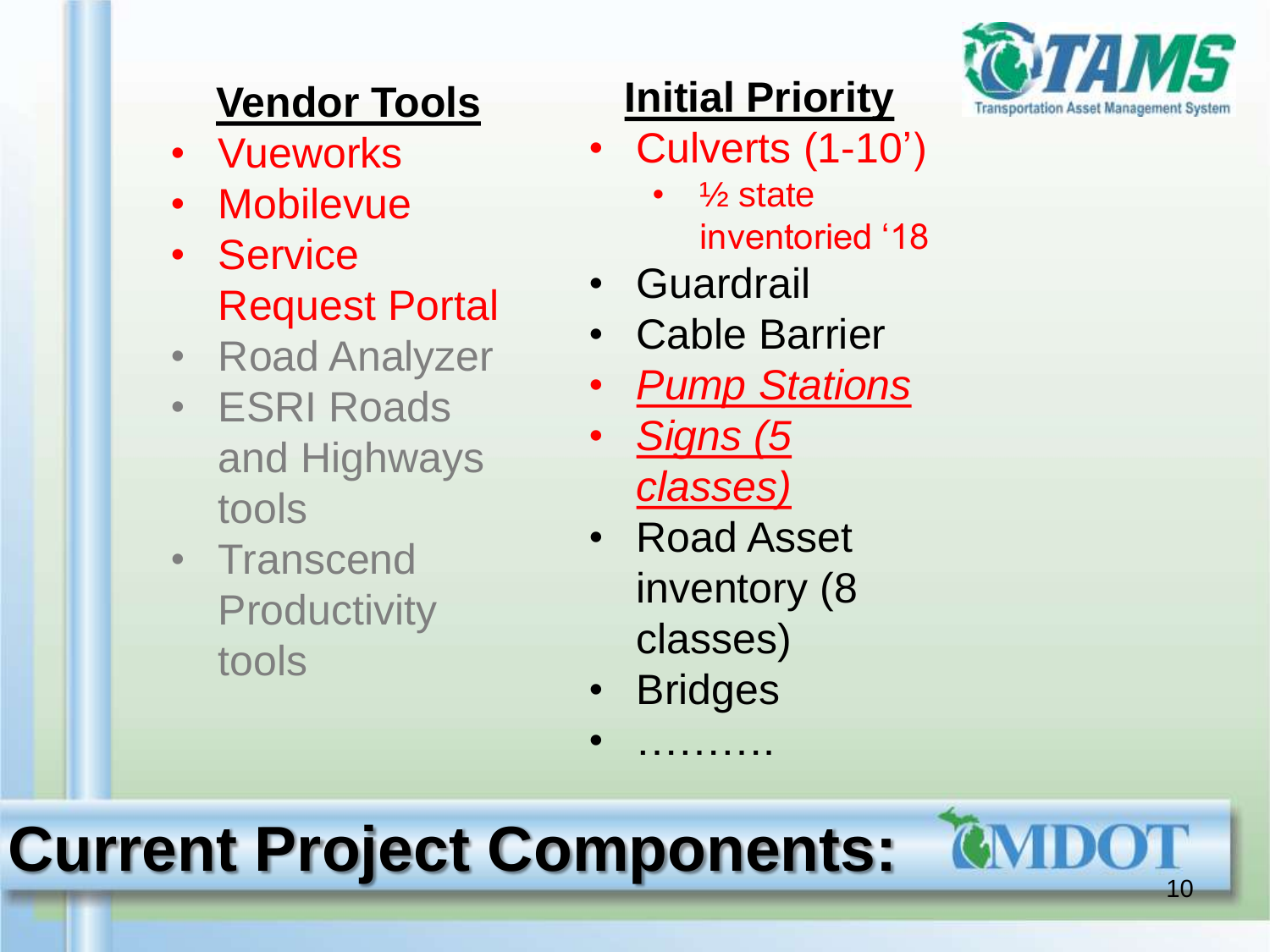### **wvue**works.

### **Work Flow Management Tool**

- *Asset information*
- *Asset attributes*
- *Reports on asset data*
- *User specific "Dashboards"*



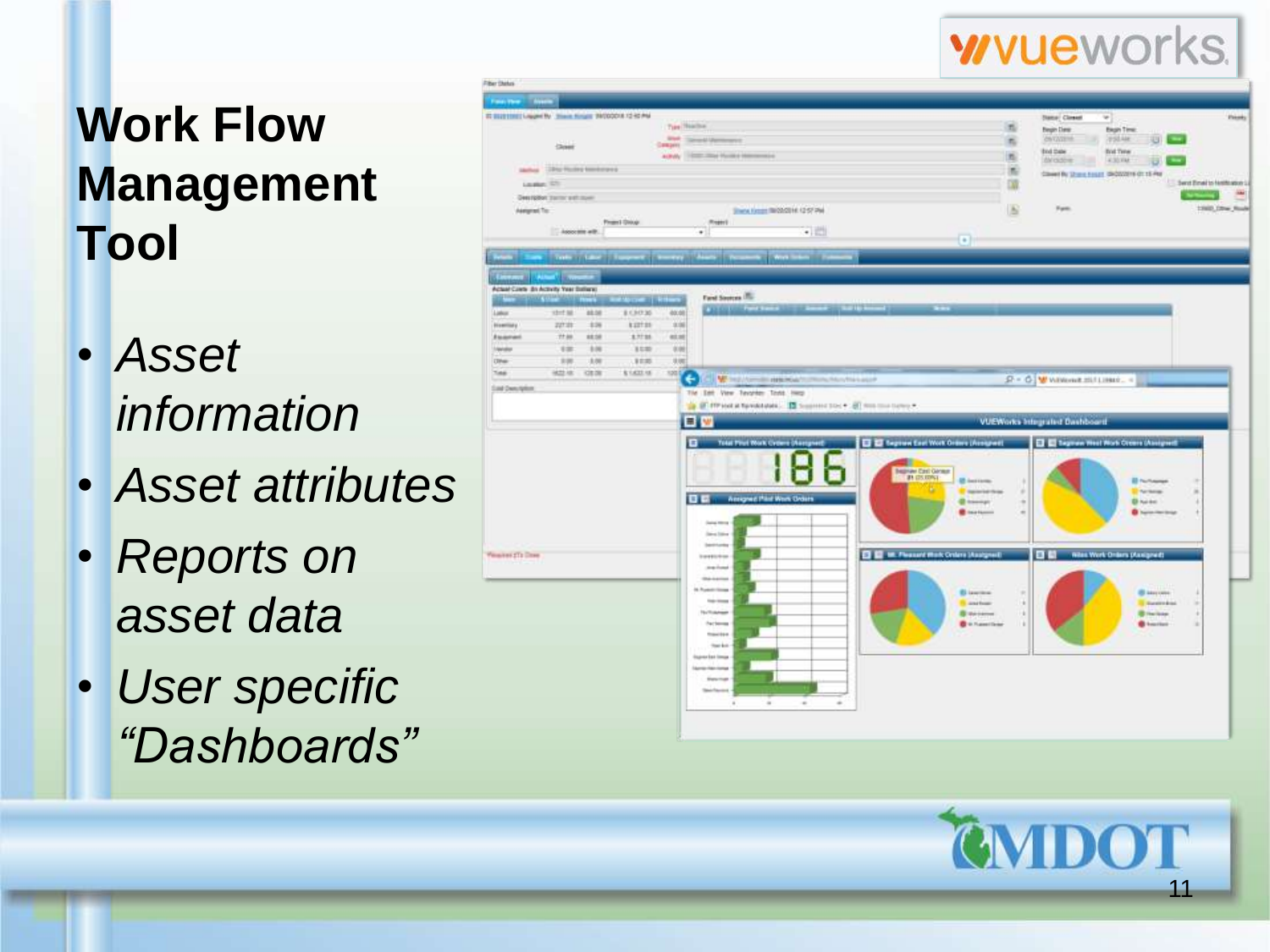### *MobileVue*

- Complimentary app to Vueworks for mobile devices
- Field work
	-
	- View<br>• Enter work order data



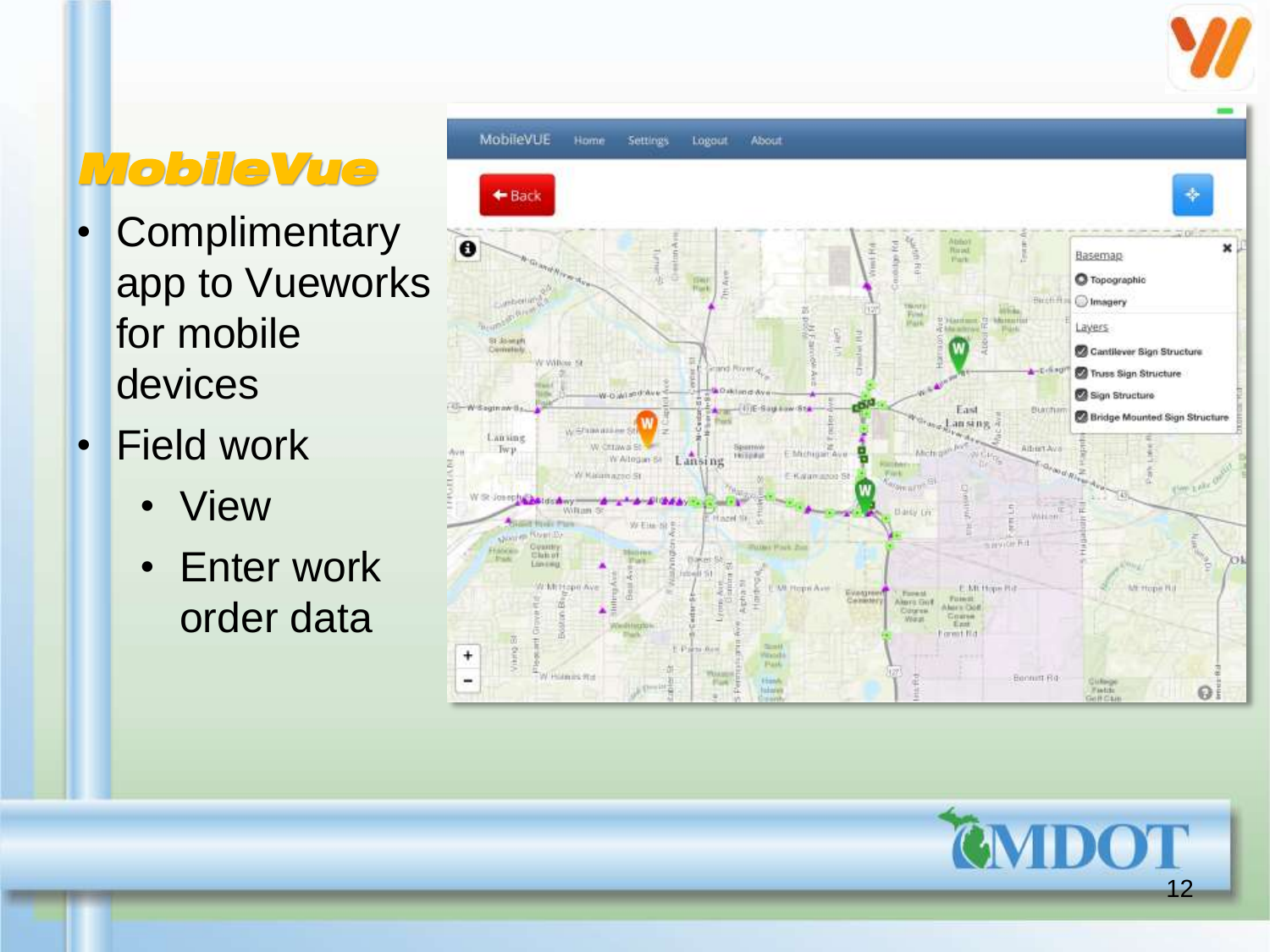### **Asset Data Viewing**

- Geographically located assets and information
- Correlates with Google Street View and MDOT photolog imagry
- Straight line viewing

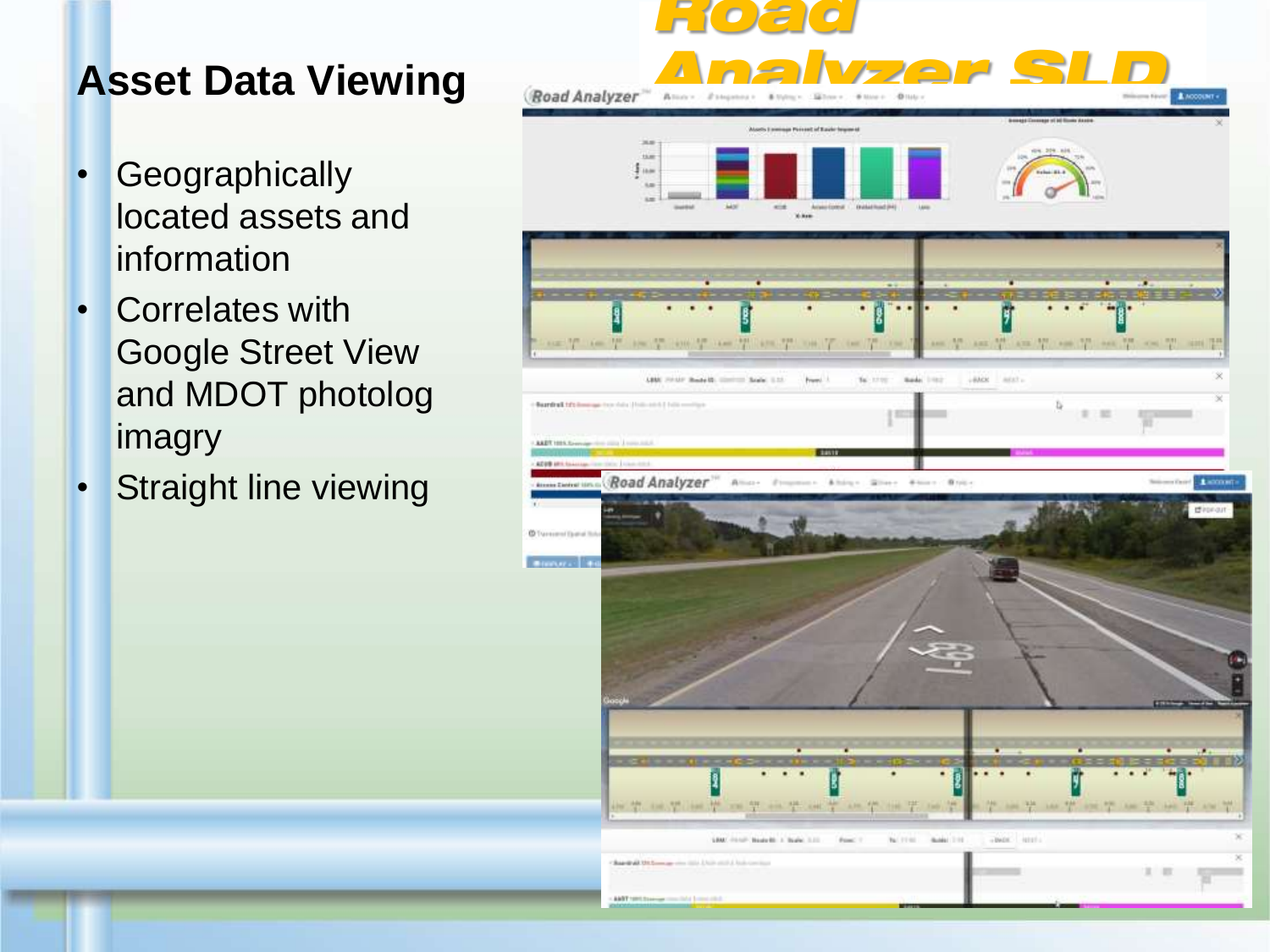- **Asset Management Requirements**
- Up to date inventories
	- MDOT currently has good bridge and pavement inventories
	- Create "Collection & Condition Assessment Guides"
- What assets can be collected and how
	- Mobile collection-Signs and guardrail
	- **"Boots on the ground"- Culverts, planned ½ state '18**
	- Photolog Imagry
	- Lidar-limited use so far



14

## **Asset Collection Efforts**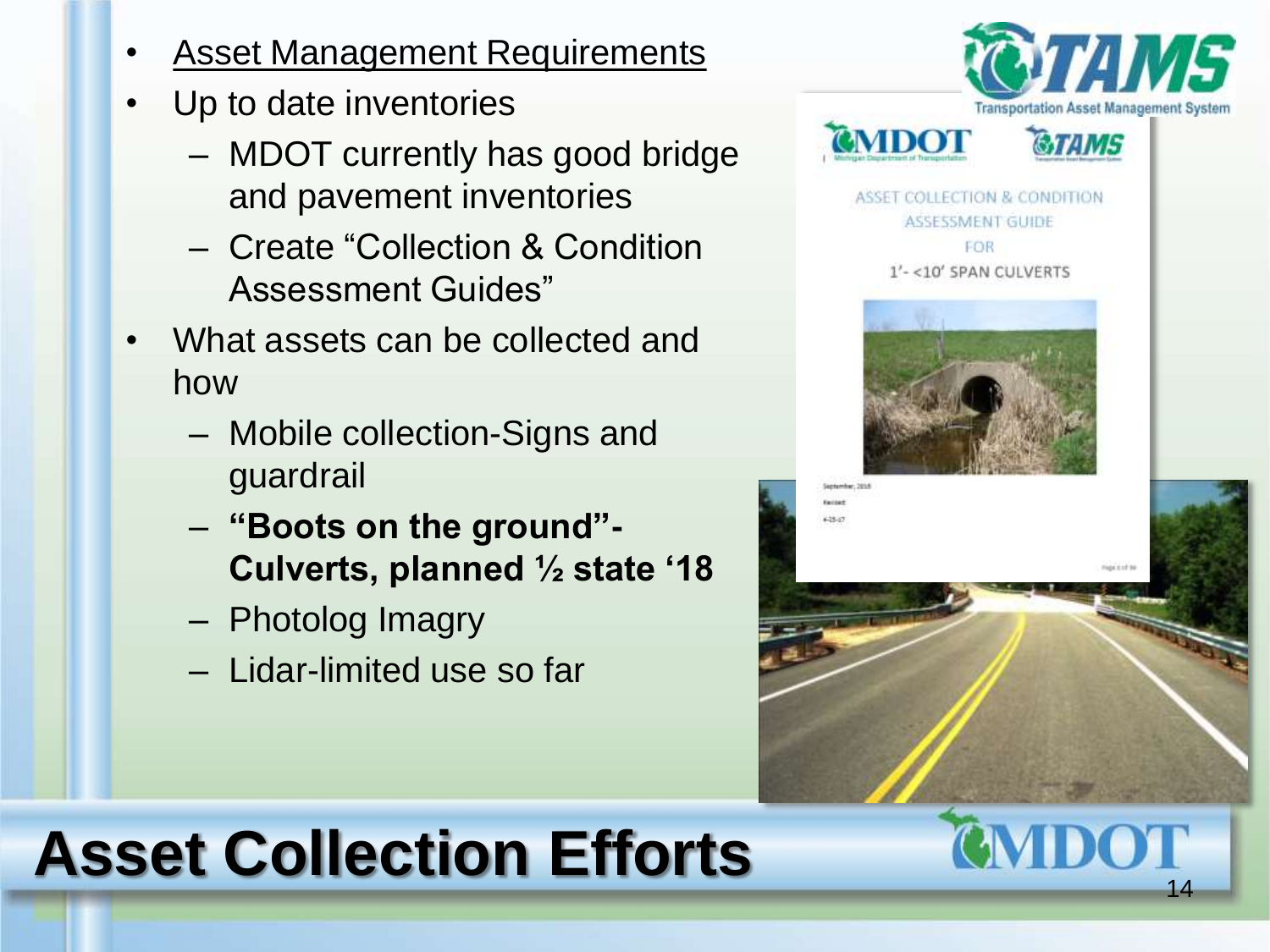

#### Near Term items for TAMS project:

- "Go live" (production server) roll out November 2017 '18*(target)*
- Ipads for maintenance users *(outside of project)*
- Final load of existing asset data
- Configuration of pump Station module

Long Term:

- Add additional asset types, data systems, and asset management tools
- Improve asset inventories (photolog extraction, LiDAR, etc)
- Incorporate Construction data into asset inventories
- Implement comprehensive Data Governance, global asset management, and new business practices to MDOT *(cultural Change)*

## **Forecasted Schedule**

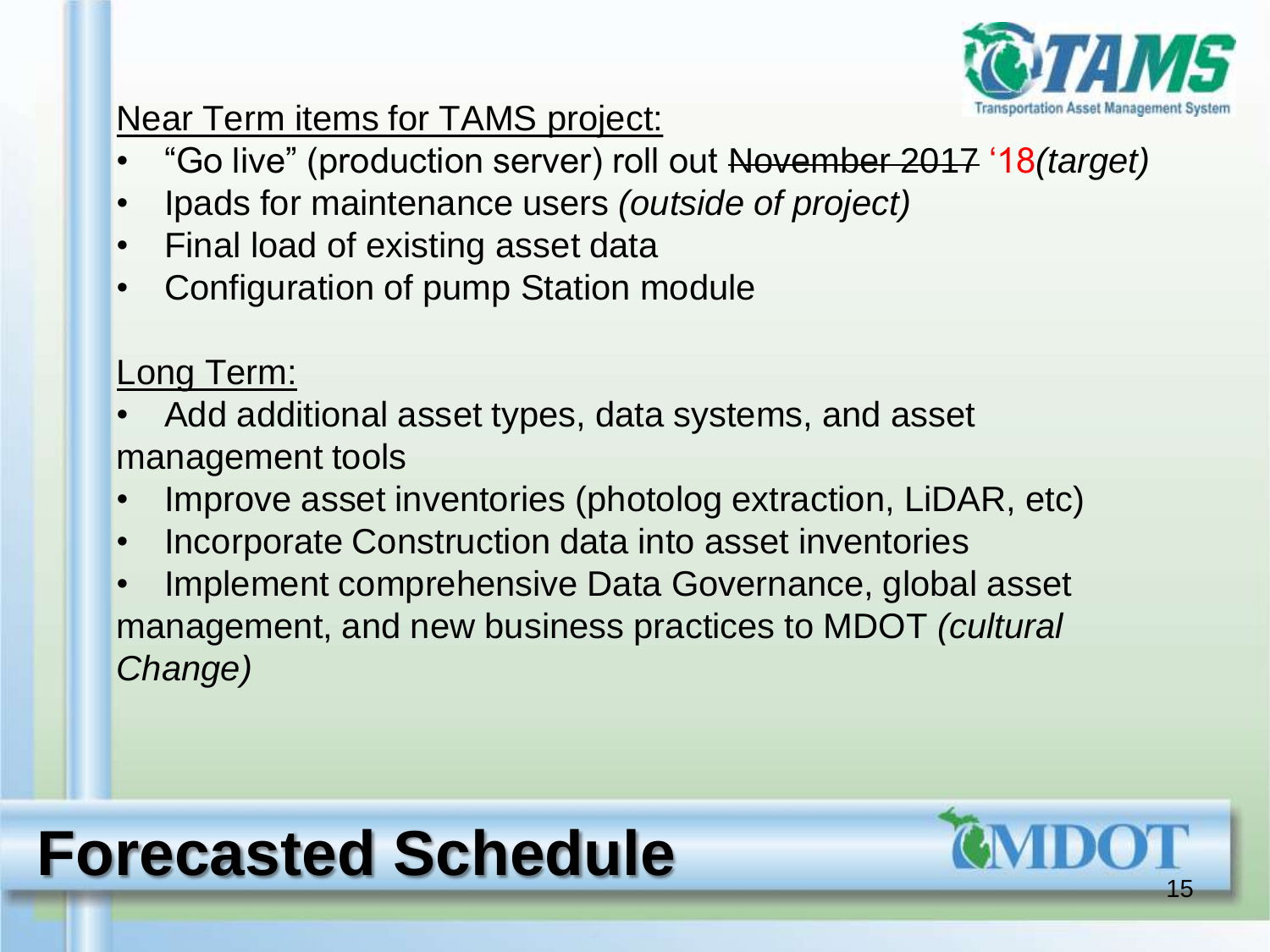

- *Initial Vendor schedule for Production Readiness: July 2016.*
- *Current Vendor schedule for Production Readiness: June 2018.*

### Why?

- Added DTMB Single Sign on Requirements (Milogin)
- DTMB Procurement packaging of the contract.
- Lots of experts involved.
- Communication and accountability is key.

### **Retrospective**

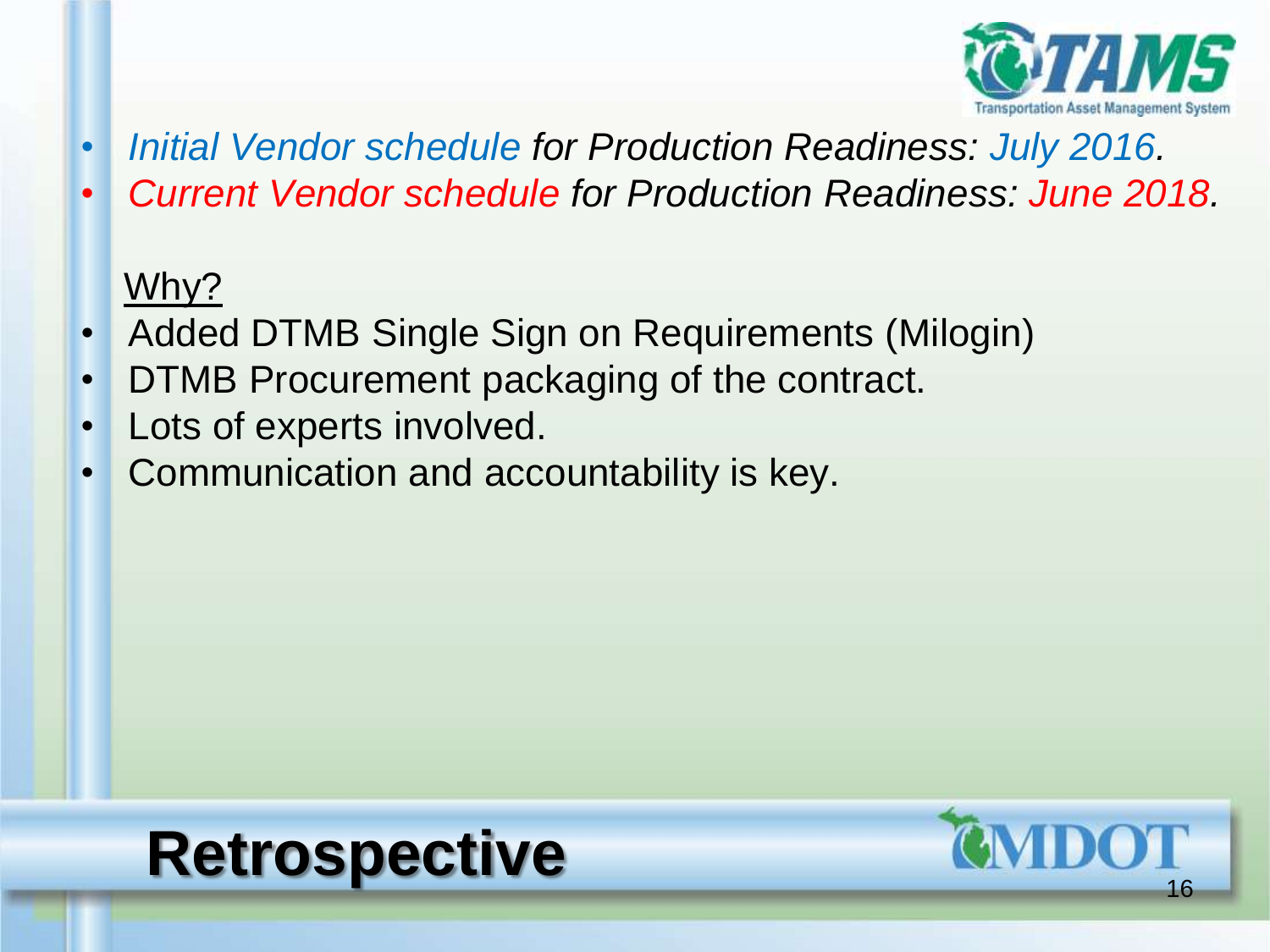

- Could we gather asset information prior to utilizing Asset Management software?
- Could we develop asset condition guides prior….
- What format of collection would we have to use to translate into Asset Management software currently available
- New way of doing business-Cultural change in doing business